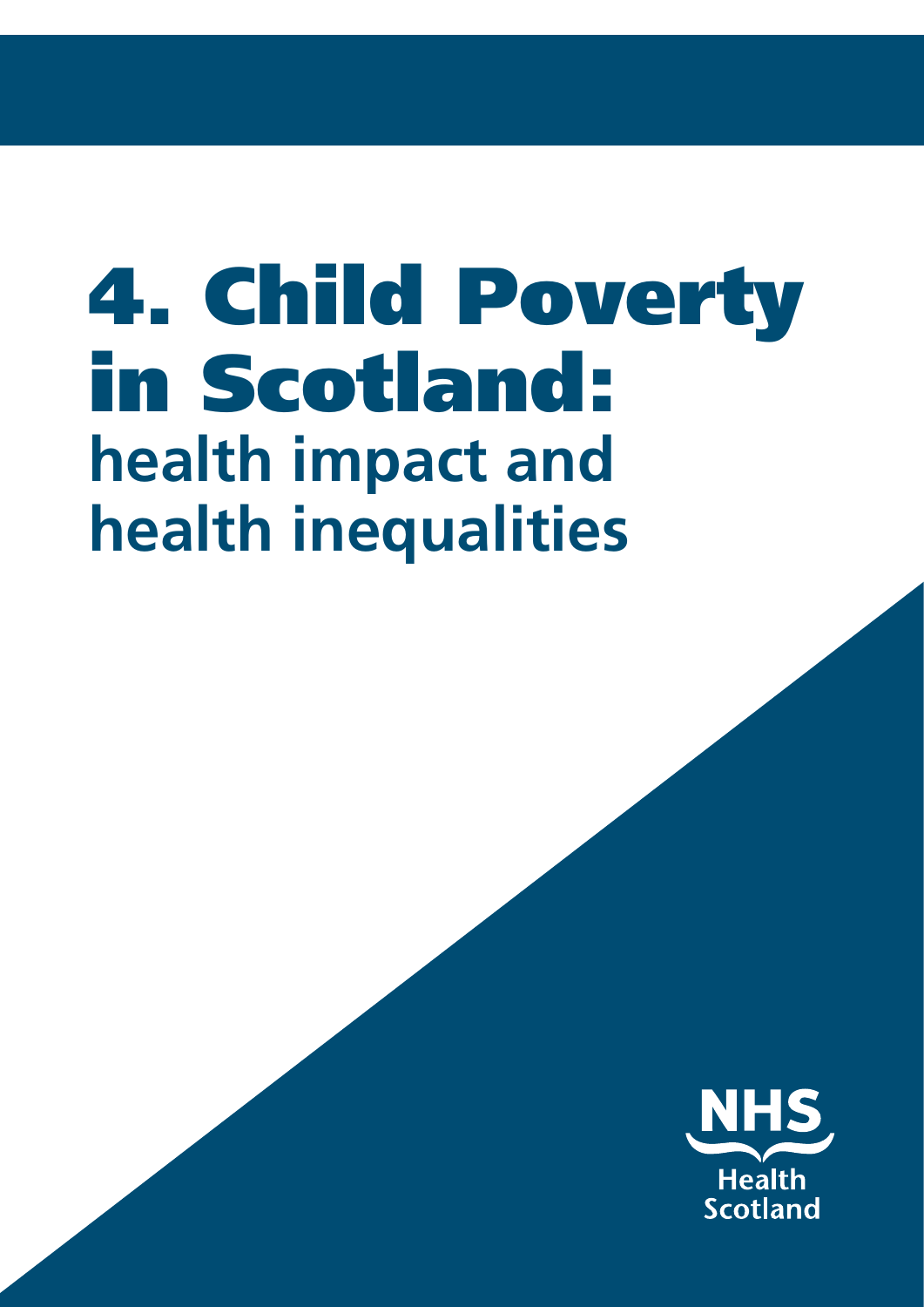This resource may also be made available on request in the following formats:



 **0131 314 5300** 

 **nhs.healthscotland-alternativeformats@nhs.net**

Published by NHS Health Scotland

1 South Gyle Crescent Edinburgh EH12 9EB

© NHS Health Scotland 2018

All rights reserved. Material contained in this publication may not be reproduced in whole or part without prior permission of NHS Health Scotland (or other copyright owners). While every effort is made to ensure that the information given here is accurate, no legal responsibility is accepted for any errors, omissions or misleading statements.

NHS Health Scotland is a WHO Collaborating Centre for Health Promotion and Public Health Development.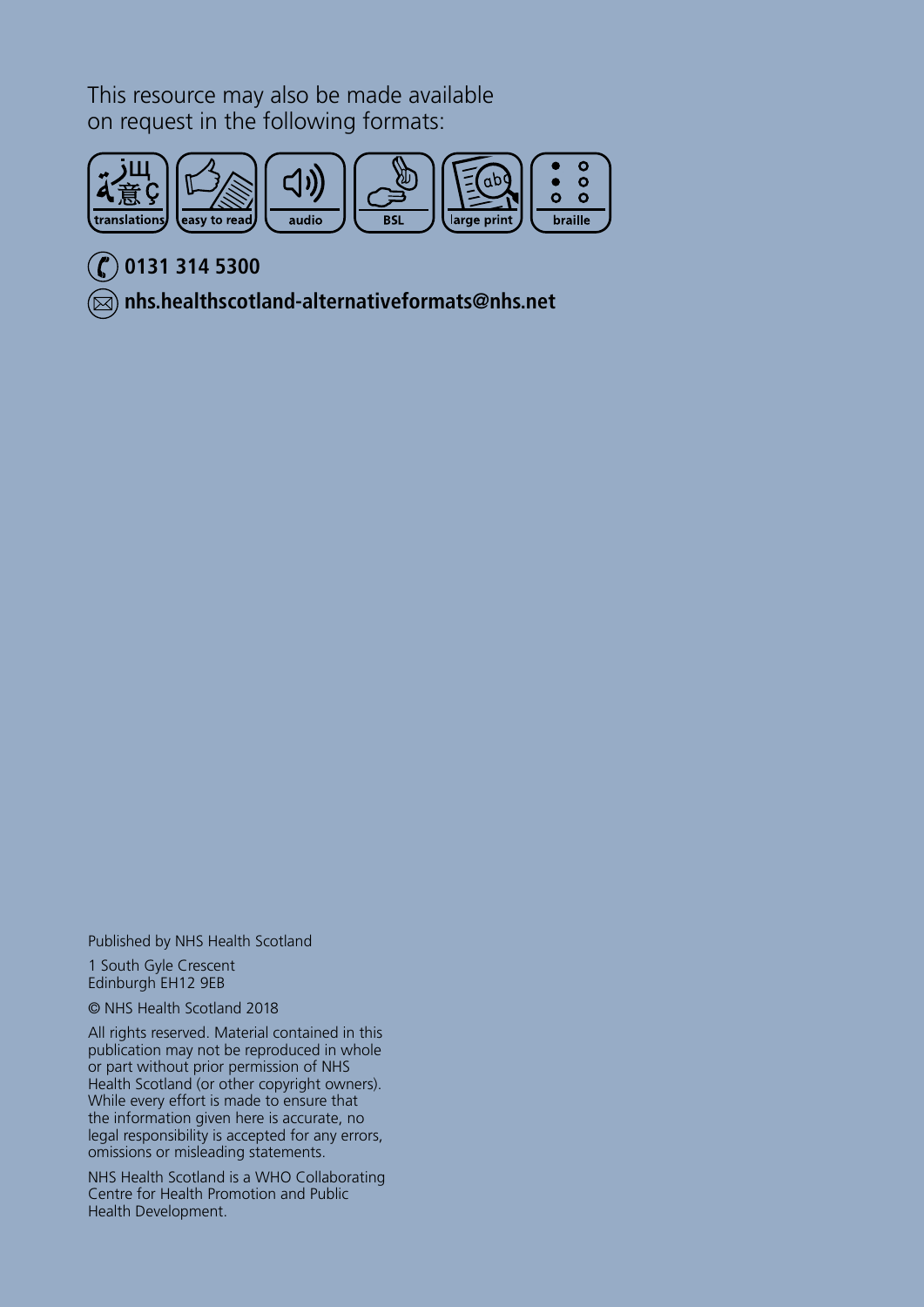#### **Key messages**

- Children and families living in poverty suffer greater health and social inequalities than their better-off peers.
- The negative impacts of poverty on children start before birth and accumulate across the life course.
- Poverty has negative impacts on children's health, social, emotional and cognitive development, behaviour and educational outcomes.
- Poverty puts an additional strain on families, which can lead to parental mental health and relationship problems, financial problems and substance misuse. This can have a negative impact on parenting behaviours, which in turn impact on children's outcomes.
- Disadvantaged adults may have an increased risk of their own children experiencing poverty.

# **Introduction**

Children and families living and growing up in poverty and low-income households experience many disadvantages which can have negative health and social consequences throughout their life. This can lead to children who experience poverty having poorer health, developmental and educational outcomes than their more affluent peers, creating inequalities.<sup>1</sup>

A number of key drivers of child poverty have been associated with adverse impacts on children's – and adults' – health outcomes (see briefing 3 – [Child Poverty in Scotland: the](http://www.healthscotland.scot/publications/child-poverty-the-national-and-local-drivers)  [national and local drivers](http://www.healthscotland.scot/publications/child-poverty-the-national-and-local-drivers)). Many of these are out with the control of families and individuals, such as the availability of well-paid and flexible work, availability and accessibility of adequate social security, benefits, childcare, food, fuel and housing.

However, the lack of money (or low income) has been shown to have the strongest impact on children's cognitive, social-behavioural, educational attainment and health outcomes, independent of other factors such as parents' education.<sup>2</sup>

This briefing provides an overview of how poverty can impact on children's health, education and development, and how this contributes to inequalities in Scotland.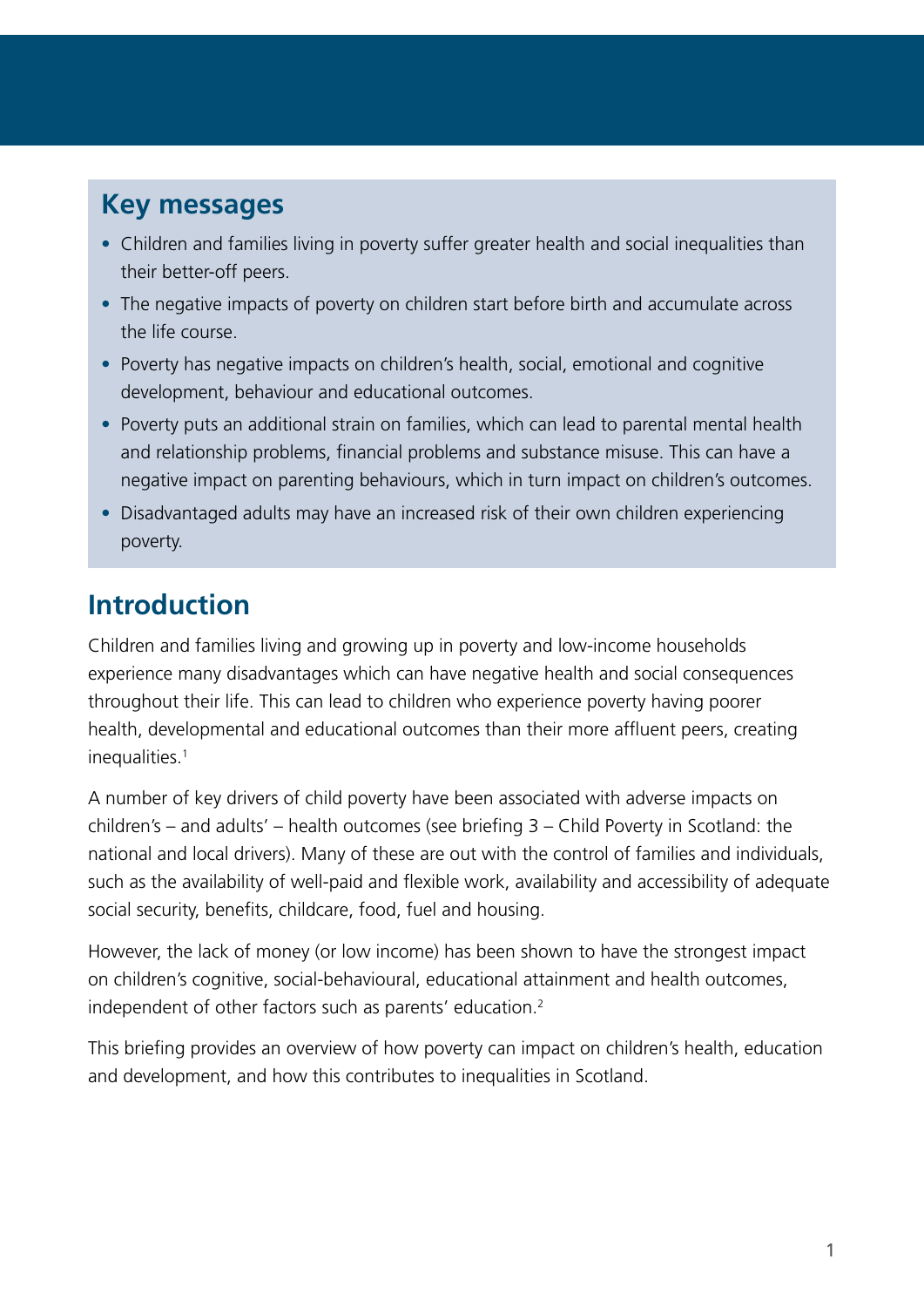### **Poverty and child health**

- Children living and growing up in poverty have worse health outcomes than their more affluent peers.
- Children born into poverty are more likely to experience a wide range of health problems – including poor nutrition, chronic disease and mental health problems – than those born into affluent families.

There is good evidence that children living and growing up in poverty have worse health outcomes than their more affluent peers.3,4,5,6

There are several pathways or mechanisms which can lead to poorer health outcomes in children (as well as adulthood) from living in poverty. Most identify key aspects such as limited money for resources, stress of living in poverty, unhealthy lifestyles and poorer education and employment.<sup>2,7</sup> The accumulation of some or all of these factors over time can impact on child development and health outcomes.

In a recent evidence review update, two key pathways have been proposed as to how poverty impacts on child health:<sup>2</sup>

- **Investment model** via the direct impact of low income on a family's ability to buy goods and services that contribute to healthy child development, and to fully meet the costs of participation in school.
- **Family stress model** the emotional impact that experience of poverty can have on a parent or carer's mental health and wellbeing, which can increase stress and lead to poorer mental health.

Families living on a low income may not have access to sufficient resources to lead a healthy lifestyle, including access to affordable healthy food, good-quality housing, adequate home heating and affordable social and cultural opportunities. These can directly impact on children's physical and mental wellbeing, $^8$  as well as having a negative impact on a parent or carer's own mental health and wellbeing, which in turn will impact on their interactions with their child $2$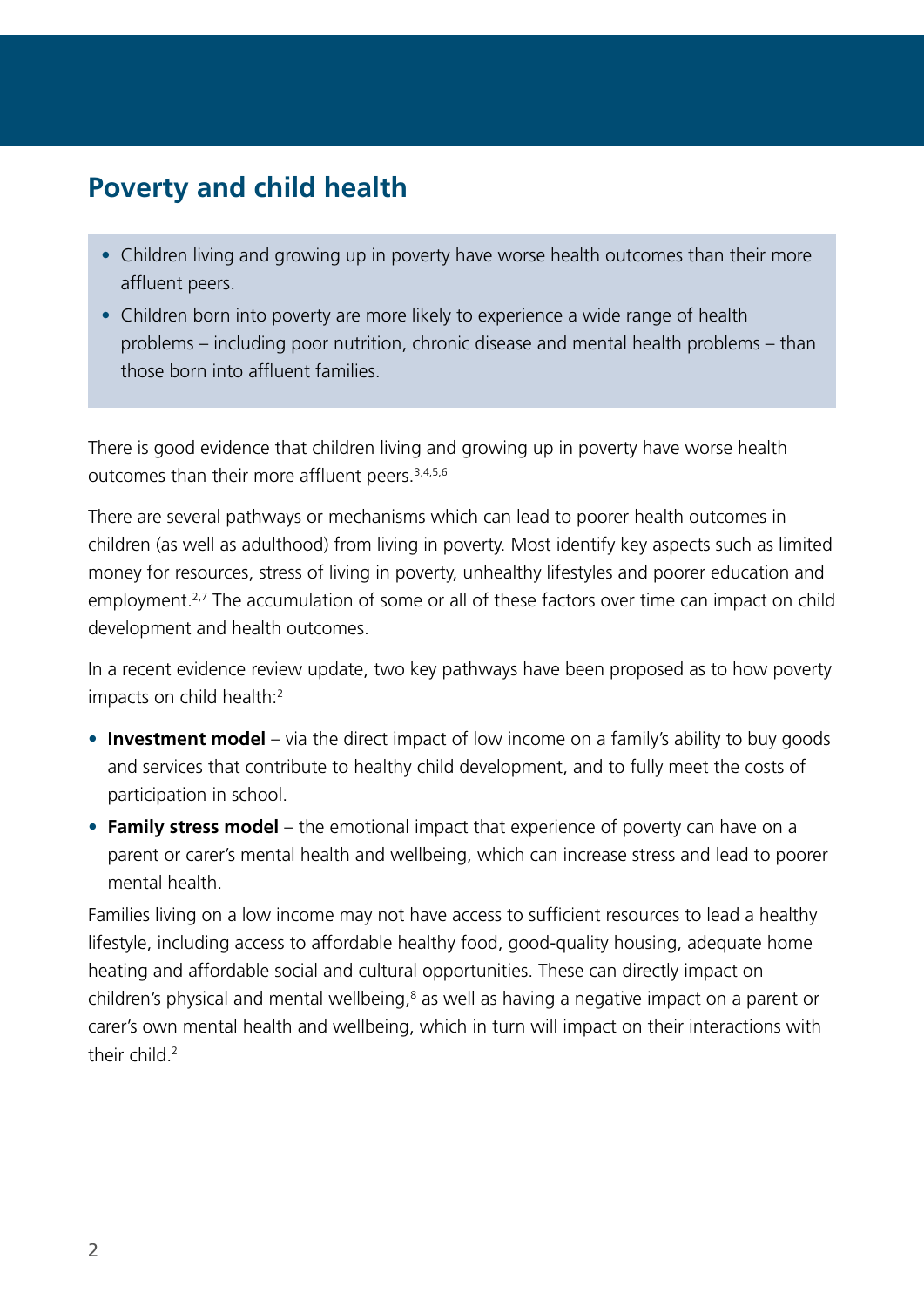Children's experience of poverty can also lead to bullying, or feelings of exclusion, as they may have fewer friends and less access to the social activities of their peers.<sup>10</sup>

#### **The impact of income and deprivation on children's health in Scotland**

Data from Scotland is provided below to illustrate how poverty impacts on children's health. Few sources of data publish direct comparisons of child health by whether or not the children are living in poverty. As an imperfect solution, we use two measures: children living in the lowest income households or, where this was not available, children living in the most [Scottish](https://www.gov.scot/Topics/Statistics/SIMD)  [Index of Multiple Deprivation](https://www.gov.scot/Topics/Statistics/SIMD) (SIMD).

While not all children living in deprived areas are living in poverty, there is a clear association between income and area poverty: more than a third of children in the most deprived SIMD quintile live in low-income households compared to fewer than one in 20 in the least deprived quintile.11



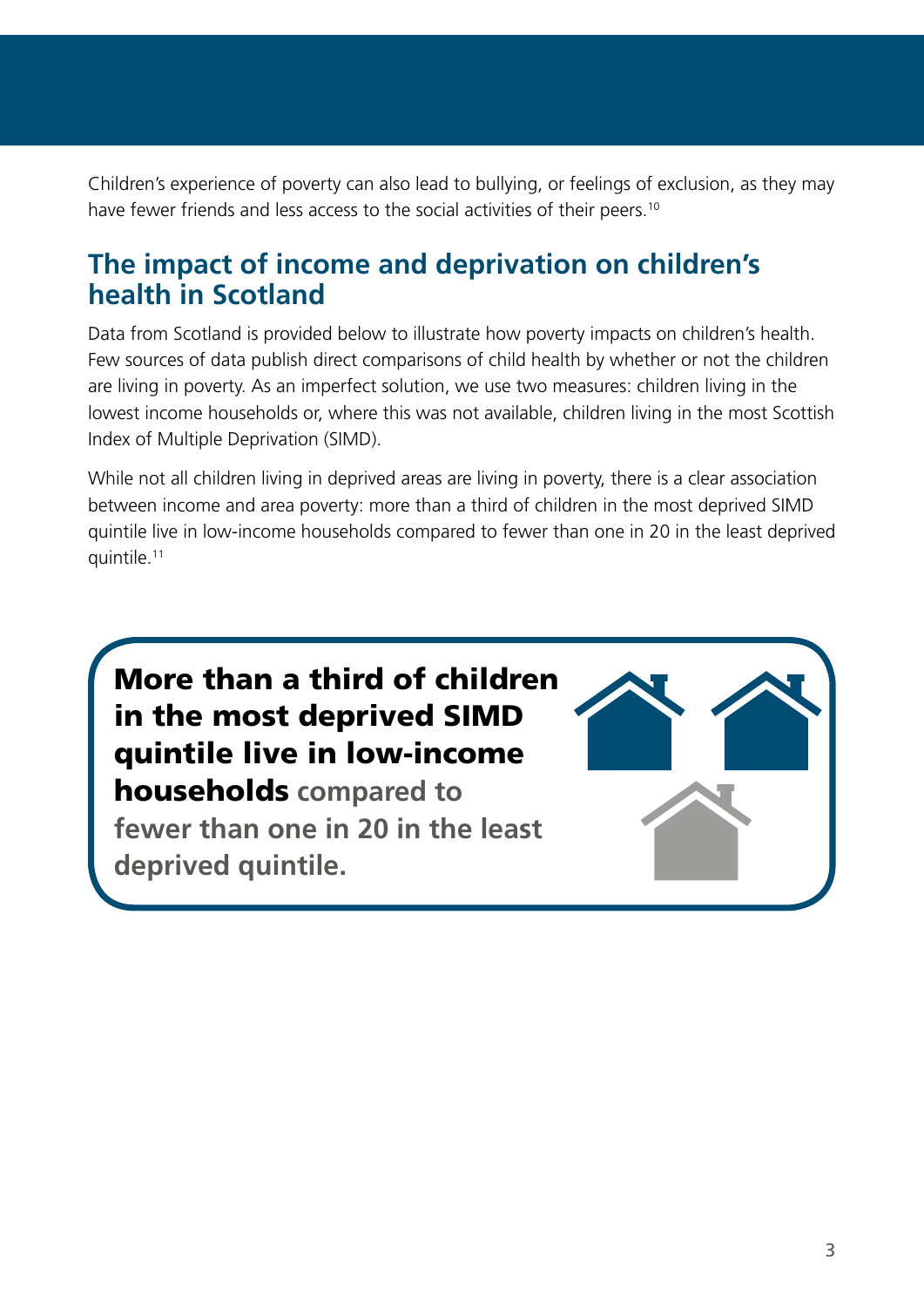Where Scottish data is available by income level, figures show:

- Children aged 2-15 who are overweight or obese\*
	- 32% (almost one in three) of children aged 2–15 in the lowest income households are at risk of being overweight or obese, compared to one in four (25%) in the highest income households.
- Unintentional injuries among children†
	- [Growing Up in Scotland](https://www.gov.scot/Resource/Doc/310430/0097968.pdf) found that children aged 5–6 with experience of poverty were more likely to have had one or more accidents in the last year (18–20%), compared to children who had never experienced poverty (12%). No difference was found by income among younger children.
- General health  $<sup>‡</sup>$ </sup>
	- Children under 16 years in the lowest income households were almost four times more likely to have 'fair', 'bad' or 'very bad' reported general health compared to those in the highest (11% compared to 3%).
- Mental wellbeing §
	- The number of children aged 4–14 years in the lowest income households were four times as likely to have poorer mental wellbeing as those in the highest income households (13% compared to 3%).

- \* Overweight or obese (>= 85th centile), Scottish Health Survey 2016.
- † Standardised discharge ratio for emergency hospital admissions as a result of an unintentional injury, children aged under 15: by 2016 Scottish Index of Multiple Deprivation (SIMD), 2016/17. Source: ISD Scotland (SMR01).
- ‡ Percentage of children under 16 with fair, bad or very bad self-rated general health: parent completed for children aged under 13, and self-completion for those aged 13–15: by Equivalised Income Quintiles – OECD score, 2016. Source: Scottish Health Survey.
- § Percentage of children aged 4–12 with a borderline or abnormal Strengths and Difficulties Questionnaire score of 14 or more, 2013–2016: by Equivalised Income Quintiles – OECD score, 2016, 2016. Source: Scottish Health Survey. SDQ is recognised as a measure of child mental wellbeing.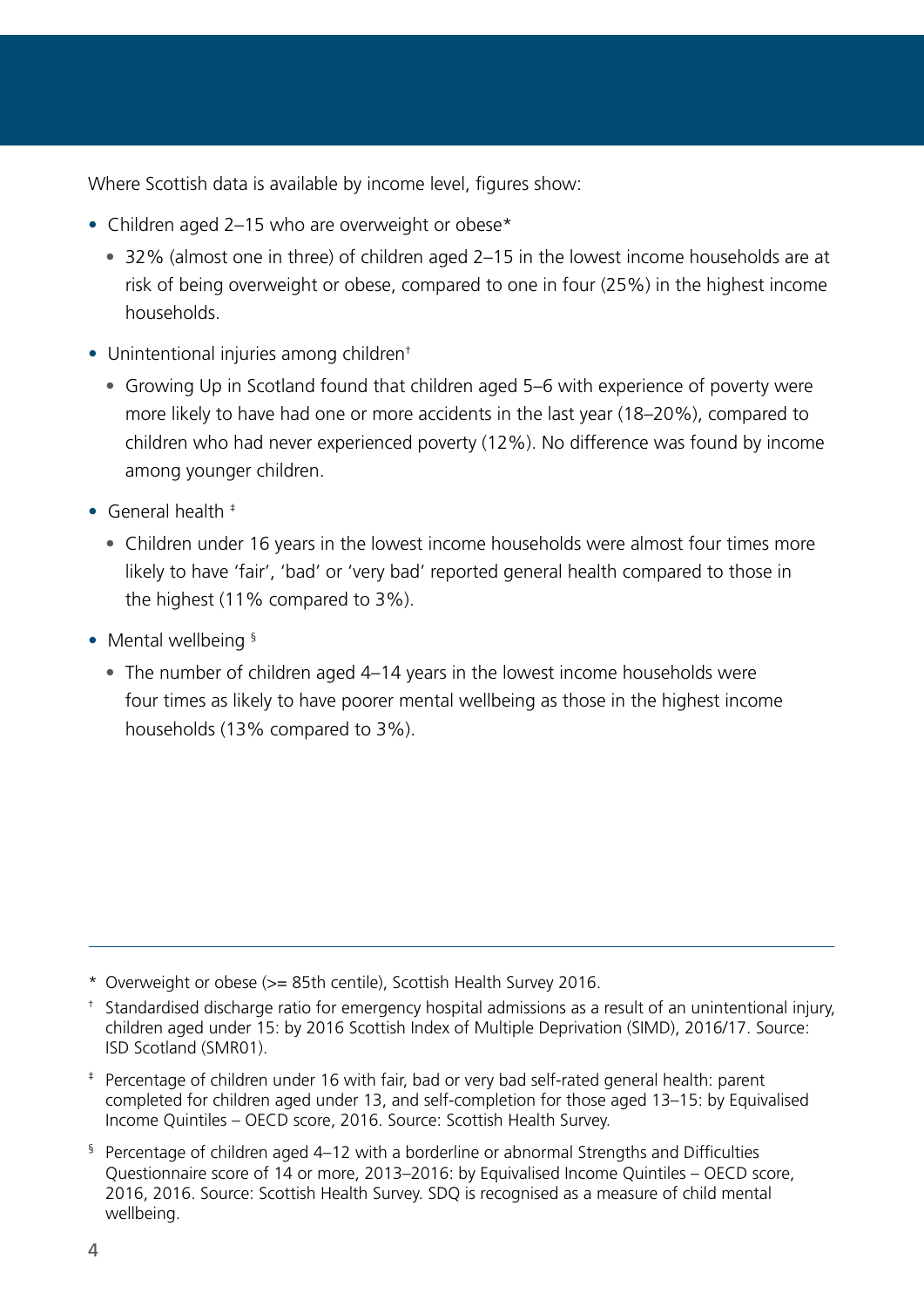Where data is unavailable by income, some key figures for impact on child health are given below by SIMD quintile (quintile 1 represents the 20% most deprived areas in Scotland and quintile 5 represents 20% least deprived areas).

- Infant mortality rates "
	- Infant mortality rates in the most deprived areas in Scotland are over 50% higher than those in the least deprived areas. In 2011–15 there were on average 4.6 deaths per 1,000 live births in the most deprived quintile compared with 3.0 in the least deprived areas. While infant death rates have fallen across all deprivation quintiles, the gap has persisted over time.
- Babies born with a low birthweight <sup>++</sup>
	- Almost twice as many babies are born with low birthweight in the most deprived areas compared to the least deprived (7% compared to 4%).
- Babies exclusively breastfed at 6–8 weeks old <sup>##</sup>
	- 17% of babies in the most deprived areas compared to 46% of babies in the least deprived areas are exclusively breastfed at 6–8 weeks old.
- Dental health §§
	- The levels of tooth decay among primary 7 pupils from the most deprived areas was more than double the rate among primary 7 pupils from the least deprived areas (34% compared to 14%).
- Teenage pregnancy …
	- Rates of teenage pregnancy (under 18s) were five times higher in the most deprived areas compared to the least deprived in 2016 (36 per 1000 women compared to 7 per 1000). The absolute gap between the most and least deprived is narrowing with rates in the most deprived areas falling more.

<sup>¨</sup> Crude infant mortality rate per 1,000 live births: by Scottish Index of Multiple Deprivation (SIMD), 2011–2015. Source: National Records of Scotland.

<sup>††</sup> Percentage of live singleton births with a low birthweight (<2,500g): by 2016 Scottish Index of Multiple Deprivation (SIMD), 2016/17. Source: SMR02.

<sup>&</sup>lt;sup>##</sup> Percentage of children exclusively breastfed at 6–8 week review: by 2016 Scottish Index of Multiple Deprivation (SIMD), 2016/17. Source: CHSP Pre-School August 2017, ISD Scotland

<sup>&</sup>lt;sup>§§</sup> Percentage of P7 pupils with dental decay: by 2016 Scottish Index of Multiple Deprivation (SIMD), 2017. Source: ISD NDIP Database.

<sup>¨¨</sup> Teenage pregnancy rate (delivery + termination), mothers aged <18: by 2016 Scottish Index of Multiple Deprivation (SIMD), 2016. Source: NRS, ISD Scotland.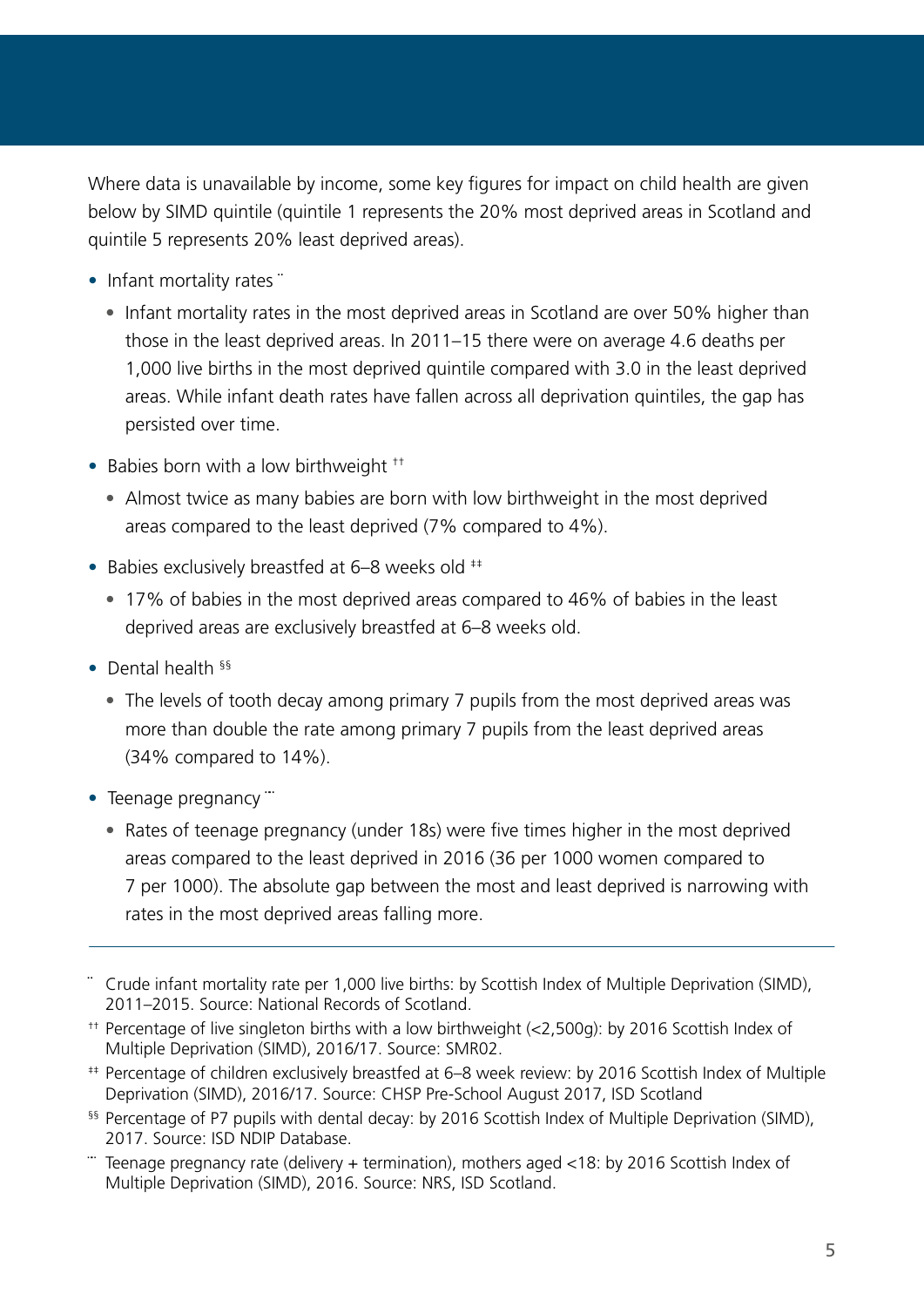### **Poverty, child development and attainment**

- Children growing up in poverty have poorer social, behavioural and cognitive outcomes than better-off children.
- This affects children's school outcomes, resulting in lower educational attainment which can last into adulthood.
- Both the lack of money to buy resources and the impact of maternal financial stress can negatively impact on children's outcomes.
- Higher qualification levels and skills are associated with substantially higher earnings and employment prospects for individuals and future generations.

Children from lower income households tend to have worse outcomes than their betteroff peers in terms of cognitive development and school achievement<sup>2</sup> as well as social and behavioural development. This has direct impact on child health and their education as well as potentially impacting on health outcomes as an adult.

These children are also at greater risk of lower educational outcomes compared to those from more affluent families.12 Although many children living in disadvantaged circumstances do well in school, there is a clear gradient in educational attainment by deprivation, and a persistent gap between the most and least deprived areas.

For example, in the UK millennium cohort study, children born into poverty have significantly lower school test scores at ages 3, 5 and 7 years compared to more affluent children. The evidence also suggests that continually living in poverty during the early years has a cumulative negative impact on a child's cognitive development even after controlling for a wide range of background characteristics and parenting investment.<sup>13</sup>

How poverty impacts on child development is complex. As previously mentioned, two key pathways have been proposed which capture the key issues which impact on child health over time, although there may be other pathways as well: $2$ 

• **The investment model** – identifies the lack of money to buy goods and services which limit the ability to create a home environment that facilitates learning through books, educational toys and a quiet space to study; extracurricular activities and trips out; equitable participation in school activities; a healthy diet, sports clubs and good-quality housing.

•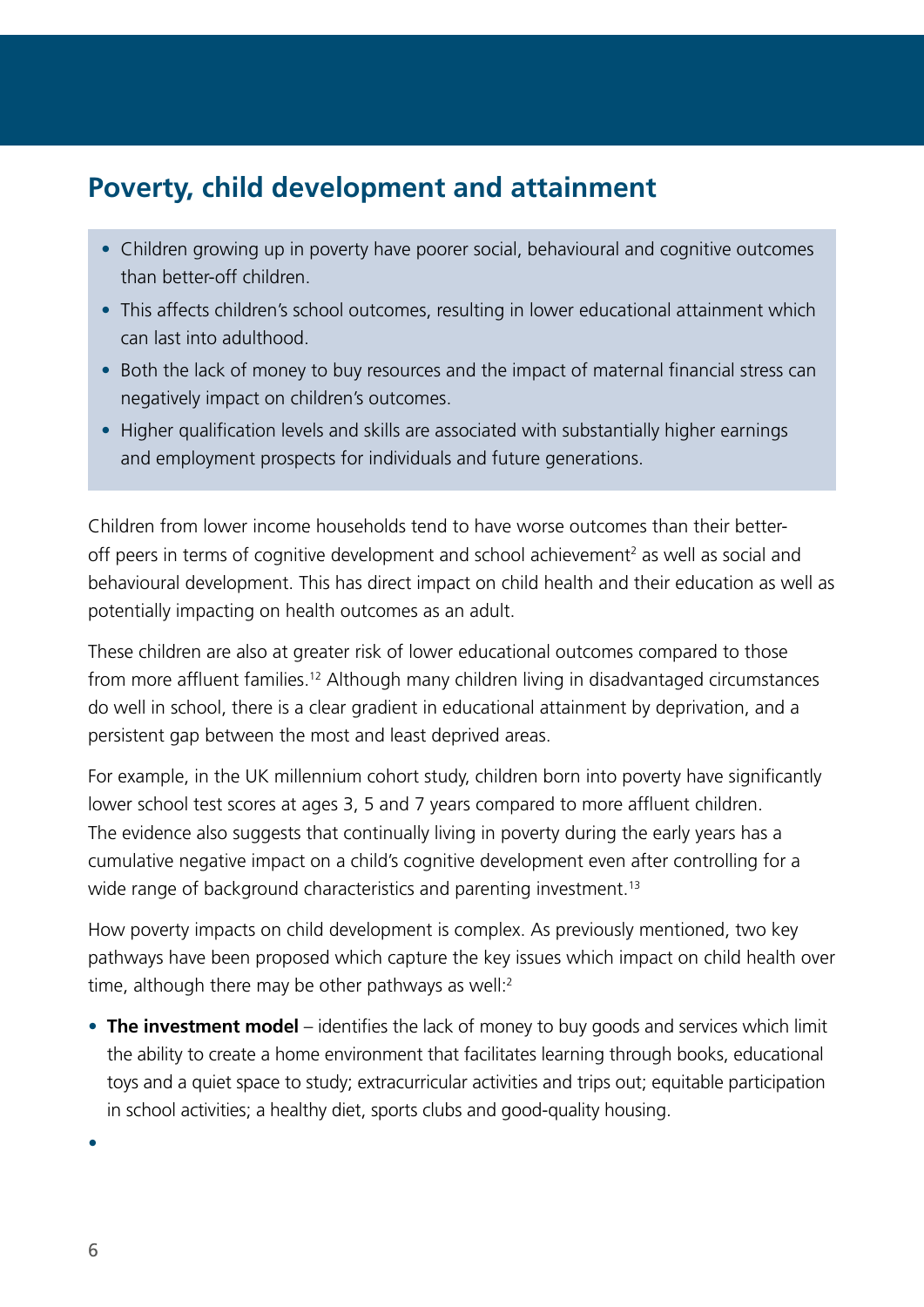• **The family stress model** – describes the emotional strain parents and carers endure when living in poverty. This places them at greater risk of stress and poorer mental health, impacting on their relationship with their children. This, alongside the direct impact of experiencing poverty on a child's mental wellbeing, can also have a negative impact on child development.

Both of these pathways can affect the interactions between parents/carers and their children, negatively impacting on child development and attainment.2 The cumulative effect of living in poverty and exposure to these risk factors, as well as the timing of exposure, whether in early childhood or adolescence, can have a long-lasting impact on health outcomes.<sup>414</sup>

More recent and emerging evidence has suggested that growing up in poverty has a developmental impact on brain structure and formation<sup>15a&b</sup> and that experiencing poverty at a young age can have an effect on brain development specifically in areas of the brain that are responsible for language, executive function and memory.<sup>16 17</sup>

However, there is good evidence that many other factors can positively impact on educational attainment for children experiencing poverty. These include:

- parental engagement with a child's education
- good-quality preschool education
- extra-curricular support during school time.<sup>12 18</sup>

#### **How poverty impacts on child development and educational attainment in Scotland**

#### Educational outcomes

The differences in educational outcomes in Scotland are considerable, starting in preschool and continuing into adulthood. The environment children are exposed to from a very early age has a strong and direct impact on children's school achievement as well as their later chances in adulthood.

The Scottish cohort study Growing Up in Scotland<sup>19</sup> report on health inequalities in the early years found that at the age of five, children from higher-income families were 13 months ahead in their knowledge of vocabulary and 10 months ahead in their problem solving compared to those children from lower-income families.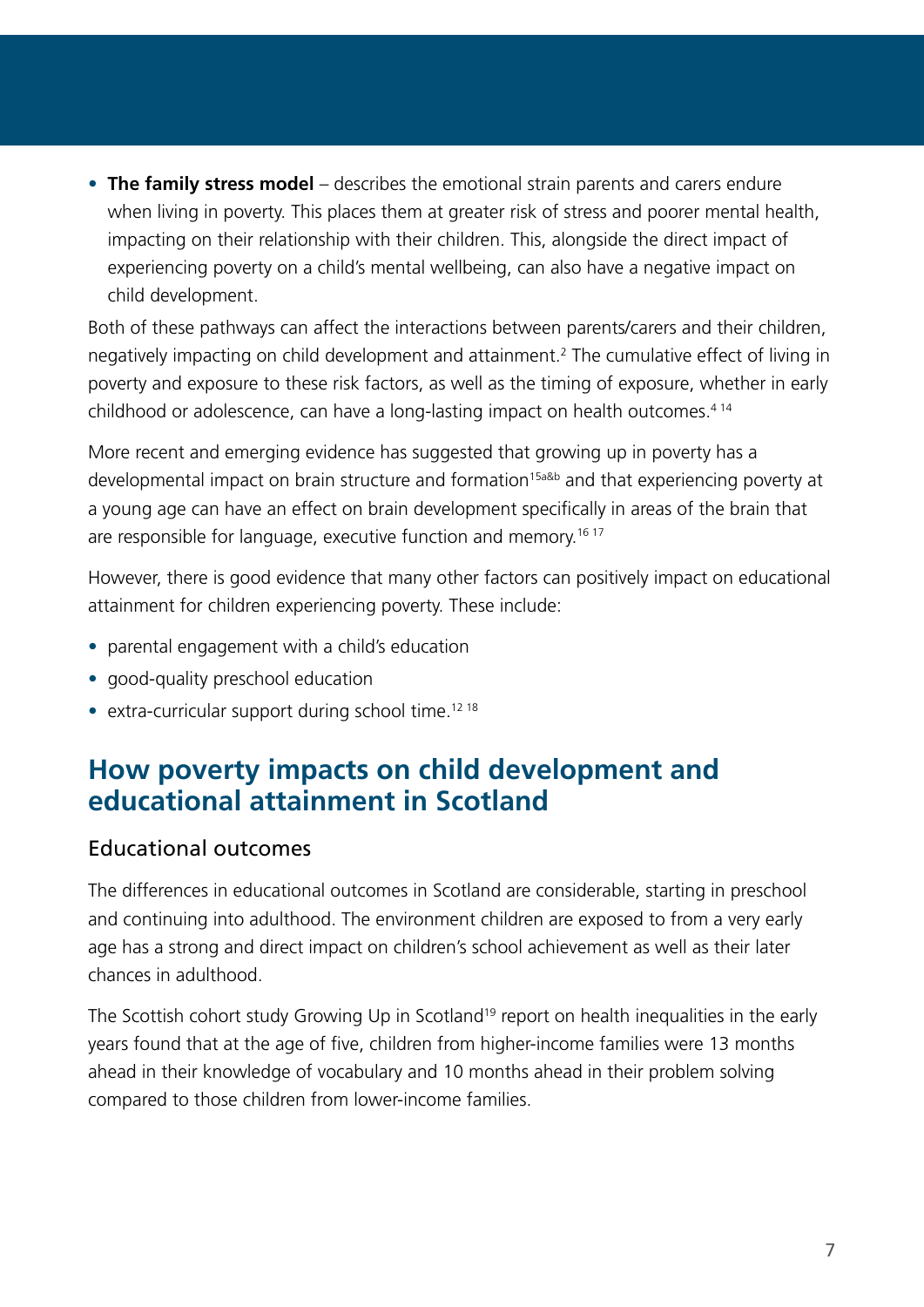At the age of five, **children from the highest-income families are ahead of children from the lowest-income families by:**

- 13 months in knowledge of vocabulary
- 

- 10 months in problem-solving skills.

In primary 1 there is a step increase in the percentage of pupils achieving early level Curriculum for Excellence (CfE) from the most deprived to the least deprived in reading, writing and numeracy (see Figure 1). Differences range from 14% in numeracy to 18% in writing. 20

In terms of measures used to look at attainment, Scottish data tends to be based on SIMD rather than income levels.



Figure 1. Percentage of Primary 1 pupils achieving early level Curriculum for Excellence results.

Source: Scottish Government, Achievement of Curriculum for Excellence Levels Results (ACEL).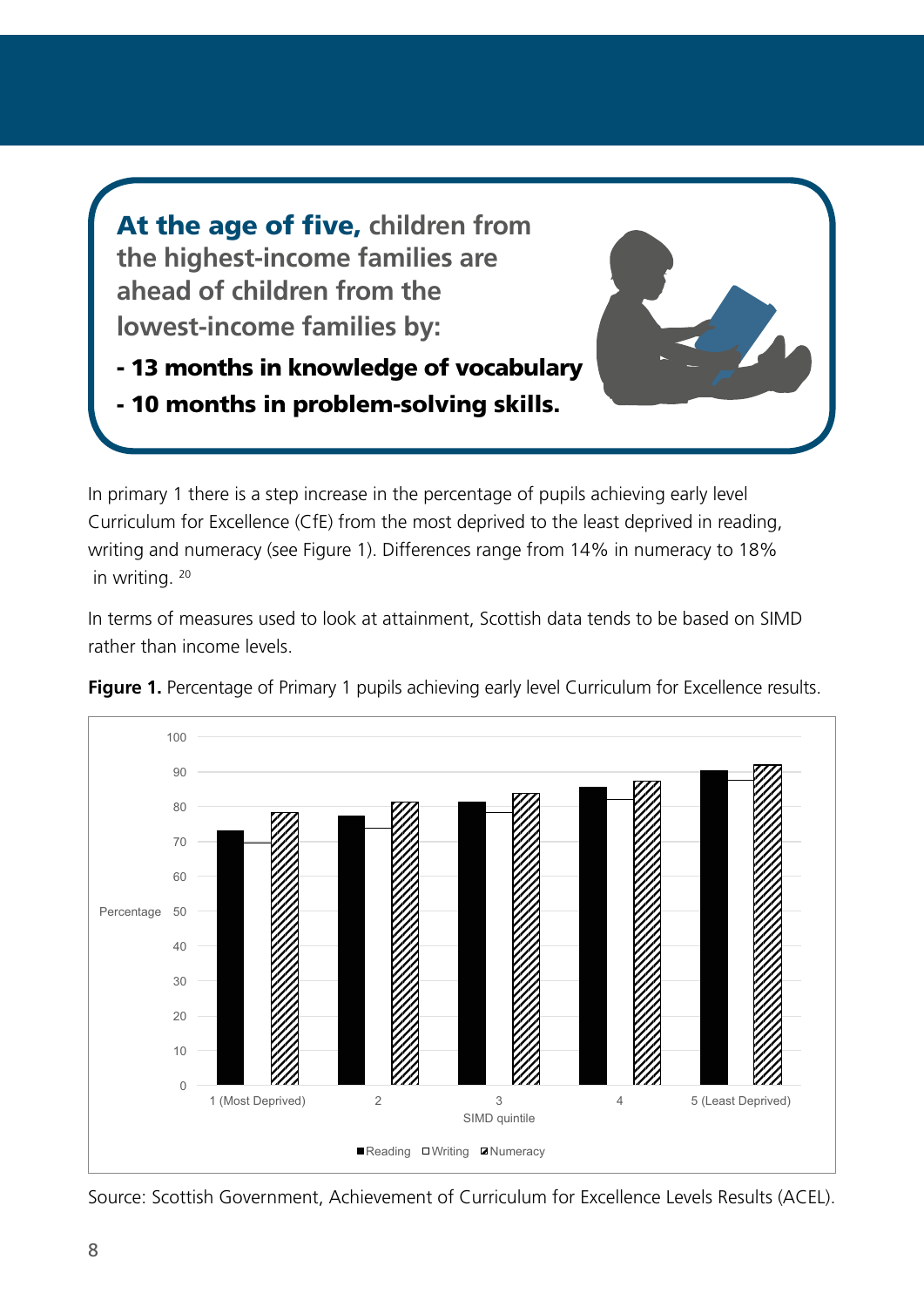This pattern also continues throughout primary school and into S2 in reading, writing and numeracy (see Figure 2).

**Figure 2.** Percentage of P4, P7 and S2 pupils performing well or very well in reading, by deprivation category.



Source: Scottish Survey of Literacy and Numeracy 2016.

For example, the proportion of S2 children who were rated as doing well in reading ranged from 73% in the most deprived areas to 89% in the least deprived areas (see Figure 2).<sup>20</sup> Similar patterns were seen for writing, listening, talking and numeracy. <sup>21</sup>

The difference in the percentage of school-leavers who have obtained SVQ level 6 qualifications or above is even more stark between the most and least deprived areas, with twice the number in the least deprived obtaining level 6 and above qualifications (84% compared to 42%) (see Figure 3).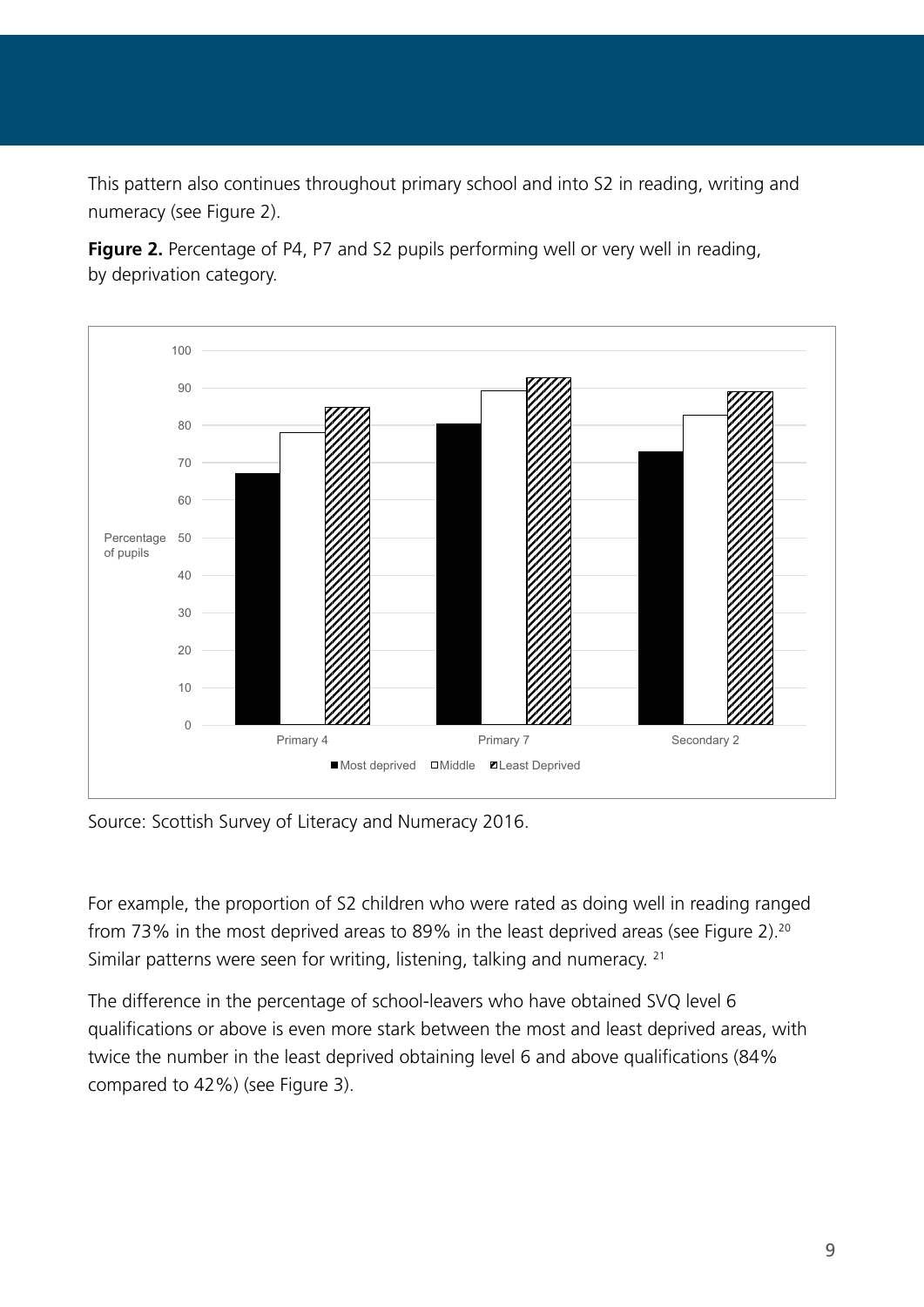

**Figure 3.** Percentage of Scottish school-leavers with SVQ level 6 qualifications.

These figures show that the gap in attainment can persist from the early years and throughout school, resulting in a large difference between students in the most and least deprived areas leaving school with SVQ level qualifications.

Source: Scottish Government, Attainment and Leaver Destinations, Table A1.1.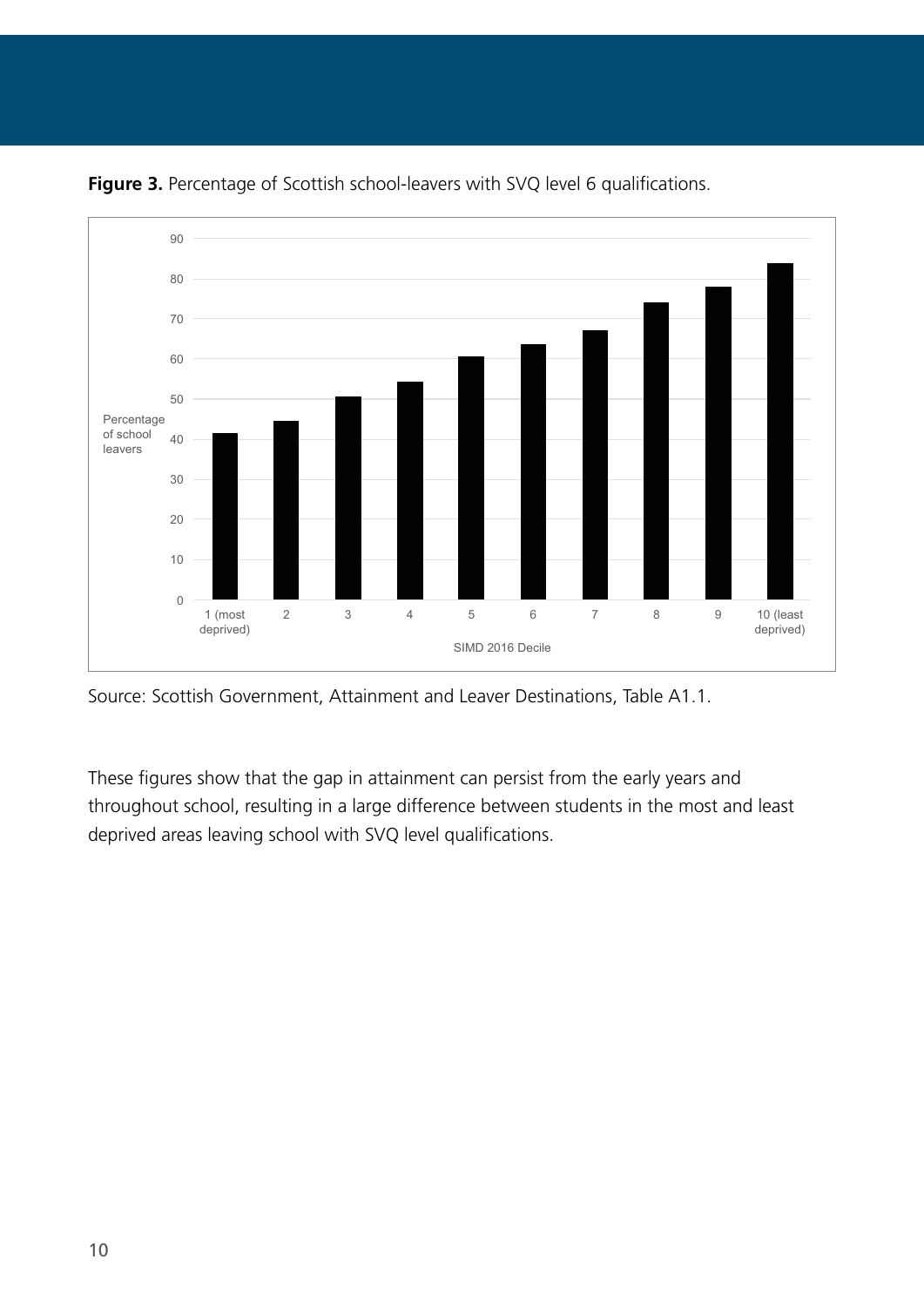# **Why does child poverty matter for adult health?**

Growing up in poverty, continual exposure to risk factors and poorer educational outcomes can also lead to poorer health in adulthood. In addition to experiencing higher rates of adult mortality, people with experience of child poverty tend to have higher rates of physical disability, clinical depression and premature death.<sup>23</sup> This can partly be explained because the experience of financial hardship or poverty in childhood increases the risk of social and economic disadvantage in early adulthood, including:

- lower earnings, higher risk of unemployment or spending time in prison (men) and becoming a lone parent (women) $2425$
- lower educational attainment, linked to lower birthweight and more health problems in childhood,26 which are more common among children in low-income households or living in deprived neighbourhoods
- homelessness<sup>27</sup>

In addition to being linked to poorer adult health in their own right, all these factors are associated with lower adult household incomes. This is problematic because adults with low incomes are at greater risk of worse outcomes in general including poorer health, lower life expectancy and lower wellbeing than individuals with higher income.<sup>228</sup>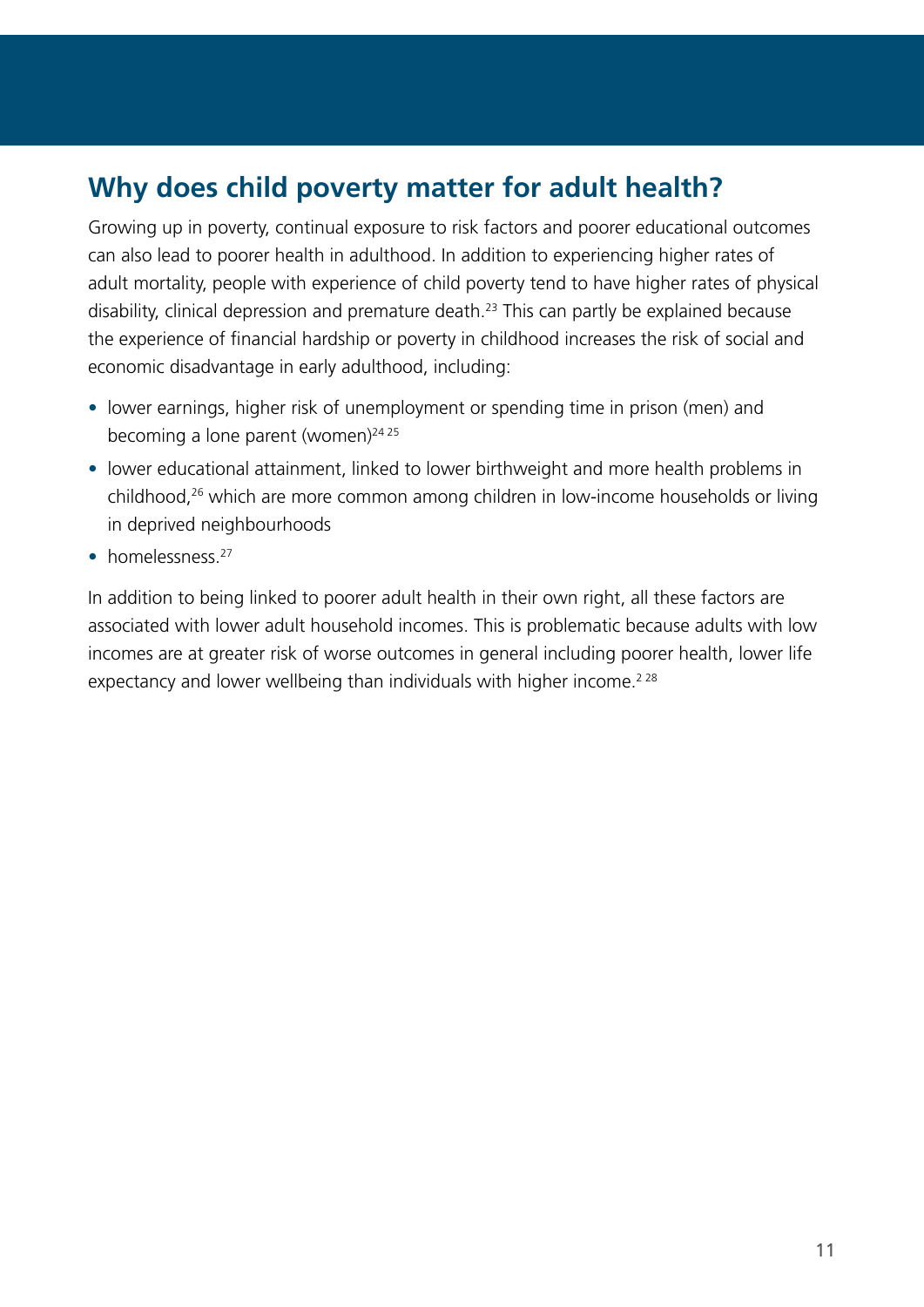# **References**

- 1 Treanor M. Impacts of poverty on children and young people briefing. University of Stirling: Scottish Child Care and Protection Network; 2012. www.eastrenfrewshire.gov.uk/CHttpHandler.ashx?id=11002&p=0
- 2 Cooper K and Stewart K. Does money affect children's outcomes? An update. London: Centre for Analysis of Social Exclusion; 2017. http://sticerd.lse.ac.uk/dps/case/cp/casepaper203.pdf
- 3 Wickham S, Anwar E, Barr Ben et al. Poverty and child health in the UK: using evidence for action. Archives of Disease in Childhood, 2016 0:1–8. https://adc.bmj.com/content/archdischild/101/8/759.full.pdf
- 4 Wickham S, Whitehead M, Taylor-Robinson D et al. The effect of a transition into poverty on child and maternal mental health: a longitudinal analysis of the UK Millennium Cohort Study. Lancet Public Health 2017; 2: e141–48 www.thelancet.com/action/showPdf?pii=S2468-2667%2817%2930011-7
- 5 Pillas D, Marmot M, Naicker K et al. Social inequalities in early childhood health and development: a European-wide systematic review. Pediatric Research volume 2014 76; 5 www.ncbi.nlm.nih.gov/pubmed/25122581
- 6 Taylor-Robinson D, Wickham S and Barr B. Child health at risk from welfare cuts. London: BMJ; 2015.

www.bmj.com/content/351/bmj.h5330

- 7 Benzeval M. How does money influence health? York: Joseph Rowntree Foundation; 2014. www.jrf.org.uk/report/how-does-money-influence-health
- 8 BMA. Cutting away at our children's futures: how austerity is affecting the health of children, young people and families. London: BMA; 2016. www.bma.org.uk/collective-voice/policy-and-research/public-and-populationhealth/child-health/cutting-away-at-our-childrens-future
- 9 HM Treasury. Ending child poverty: everybody's business. London: HM Treasury; 2008. http://dera.ioe.ac.uk/7764/1/bud08\_childpoverty\_1310.pdf
- 10 Children's Parliament. The weight on our shoulders: Consultation on the Child Poverty Bill and Delivery Plan. Edinburgh: Children's Parliament; 2018. www.childrensparliament.org.uk/wp-content/uploads/Child-Poverty-CP-Report-2018.pdf
- 11 Giles and Richardson. Children and Young People's Profile: Scotland overview report. Edinburgh: NHS Health Scotland; 2017. www.scotpho.org.uk/media/1568/cyp-profile-overview-report-sept17.pdf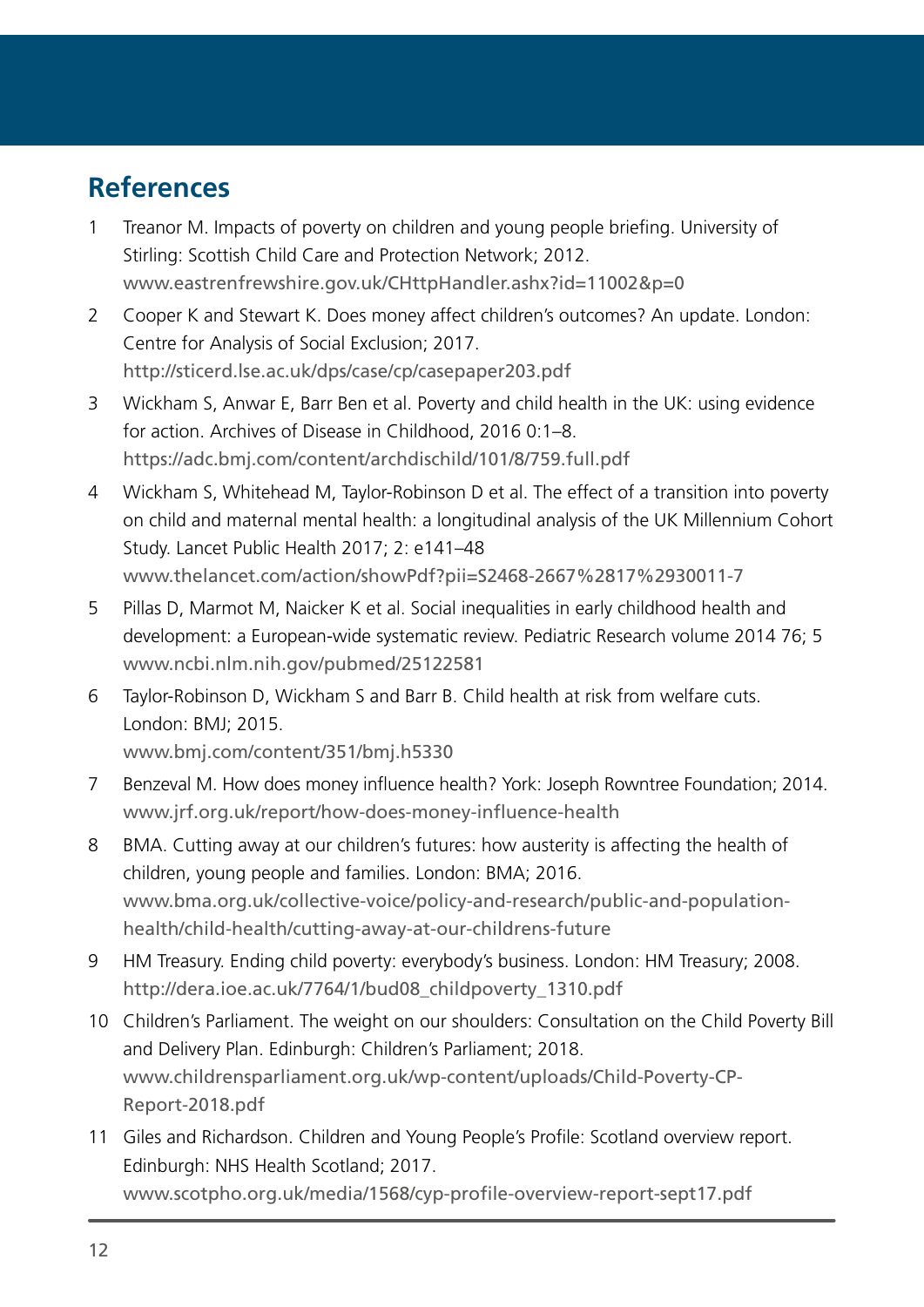12 Sosu E and Ellis S. Closing the attainment gap in Scottish education. York: Joseph Rowntree Foundation; 2014.

www.jrf.org.uk/report/closing-attainment-gap-scottish-education

- 13 Dickerson and Popli. Persistent poverty and children's cognitive development. Evidence from the UK Millennium Cohort Study. Journal of the Royal Statistical Society, 2016; 179, Part 2, pp. 535–558 https://rss.onlinelibrary.wiley.com/doi/epdf/10.1111/rssa.12128
- 14 Green M, Stritzel H, Smith C et al. Timing of poverty in childhood and adolescent health: Evidence from the US and UK. Social Science and Medicine, 2018; 197: 136–143. www.ncbi.nlm.nih.gov/pubmed/29232621
- 15a Jensen SK, Dickie EW, Schwartz DH et al. Effect of early adversity and childhood internalizing symptoms on brain structure in young men. JAMA Pediatrics, 2015 169:938–46.

www.ncbi.nlm.nih.gov/pubmed/26280410

- 15b Jensen S, Berens A, Nelson C. Effects of poverty on interacting biological systems underlying child development. The Lancet Child & Adolescent Health Volume 1, Issue 3, November 2017, Pages 225-239 www.sciencedirect.com/science/article/pii/S235246421730024X?via%3Dihub#bib6
- 16 Hair NL, Hanson JL, Wolfe BL et al. Association of child poverty, brain development, and academic achievement. JAMA Pediatrics, 2015; 169:822–9.
- 17 Noble KG, Houston SM, Brito NH et al. Family income, parental education and brain structure in children and adolescents. Nature Neuroscience, 2015 18:773–8. www.ncbi.nlm.nih.gov/pubmed/25821911
- 18 Early Intervention Foundation (EIF). Disadvantage, behaviour and cognitive outcomes longitudinal analysis from age 5 to 16. London: EIF; 2017. www.eif.org.uk/publication/disadvantage-behaviour-and-cognitive-outcomes
- 19 Scottish Government. Growing up in Scotland: health inequalities in the early years: key messages from 10 years of the Growing Up in Scotland Study 2015. Edinburgh: Scottish Government; 2015.

www.gov.scot/Resource/0048/00486755.pdf

- 20 Scottish Government. Scottish Survey of Literacy and Numeracy 2016 (Literacy) supplementary table. Edinburgh: Scottish Government; 2017. www.gov.scot/Publications/2017/05/7872/0 Accessed 11/6/18
- 21 White J. Children's social circumstances and educational outcomes. Edinburgh: NHS Health Scotland; 2018. www.healthscotland.scot/media/2049/childrens-social-circumstances-and-

educational-outcomes-briefing-paper.pdf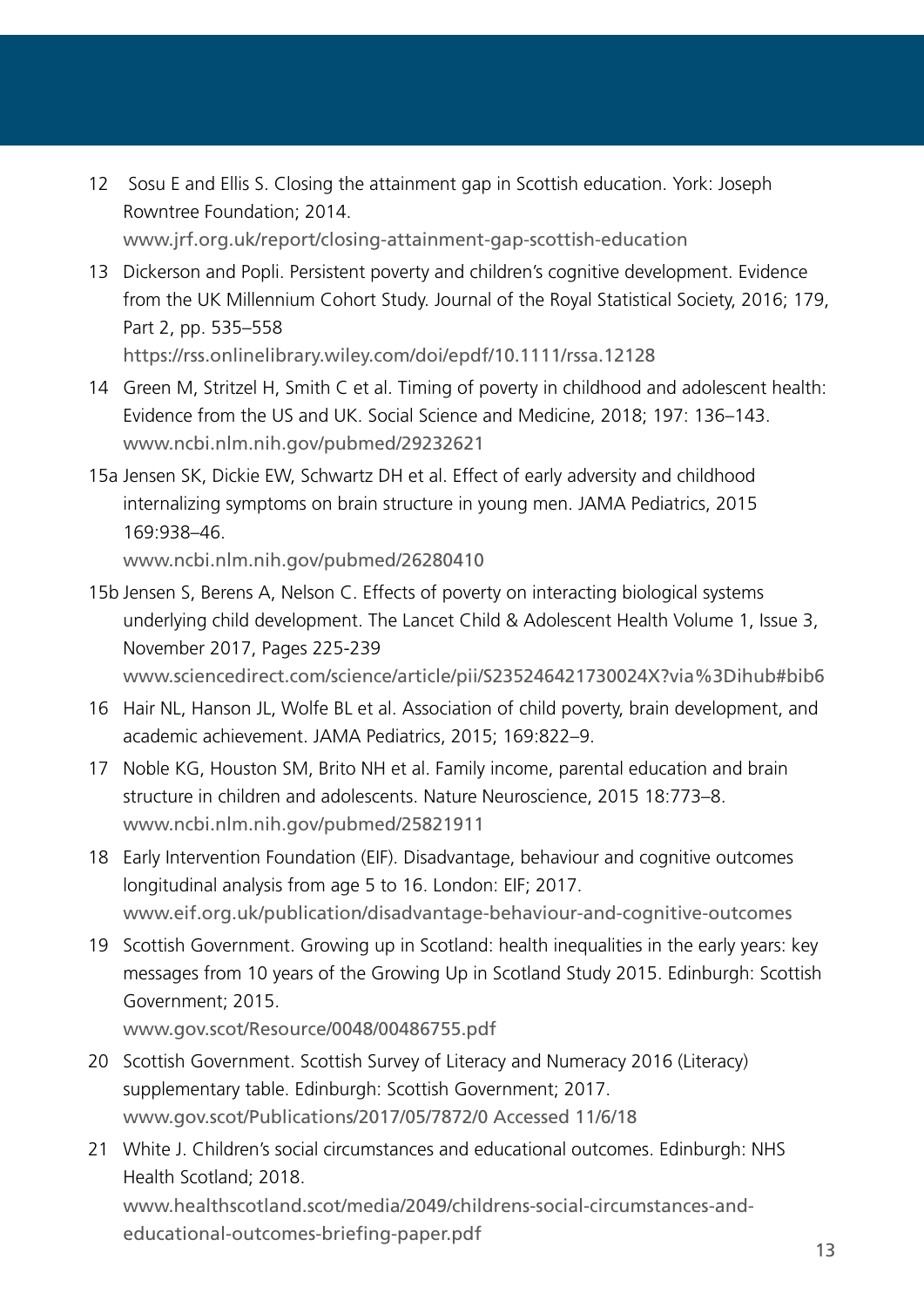- 22 ScotPHO: Children and Young People's Profile: Scotland overview report, 2017. www.scotpho.org.uk/media/1568/cyp-profile-overview-report-sept17.pdf
- 23 Gupta RP, de Wit ML and McKeown D. The impact of poverty on the current and future health status of children. Paediatric Child Health, 2017; 12(8) 667–672. www.ncbi.nlm.nih.gov/pmc/articles/PMC2528796
- 24 Gregg P, Harkness S and Machin S. Child poverty and its consequences. York: Joseph Rowntree Foundation; 1999. www.jrf.org.uk/report/child-poverty-and-its-consequences
- 25 Gregg P, MacMillan L and Vittori C. Nonlinear estimation of lifetime intergenerational economic mobility and the role of education. Department of Quantitative Social Science working paper no. 15-03. London: Institute of Education; 2015. http://repec.ioe.ac.uk/REPEc/pdf/qsswp1503.pdf
- 26 Case A, Fertig A and Paxson C. The lasting impact of childhood health and circumstances. Journal of Health Economics, 2005, v24(2,Mar), 365–389. www.sciencedirect.com/science/article/pii/S0167629604001262?via%3Dihub
- 27 Bramley B, Fitzpatrick S. Homelessness in the UK: who is most at risk? Housing Studies, 2018, 33:1, 96–116, DOI: 10.1080/02673037.2017.1344957. https://pureapps2.hw.ac.uk/ws/portalfiles/portal/15634542/Homelessness\_in\_the UK who is most at risk.pdf
- 28 Cooper K and Stewart K. Does money in adulthood affect adult outcomes? York: Joseph Rowntree Foundation; 2015. www.jrf.org.uk/report/does-money-adulthood-affect-adult-outcomes